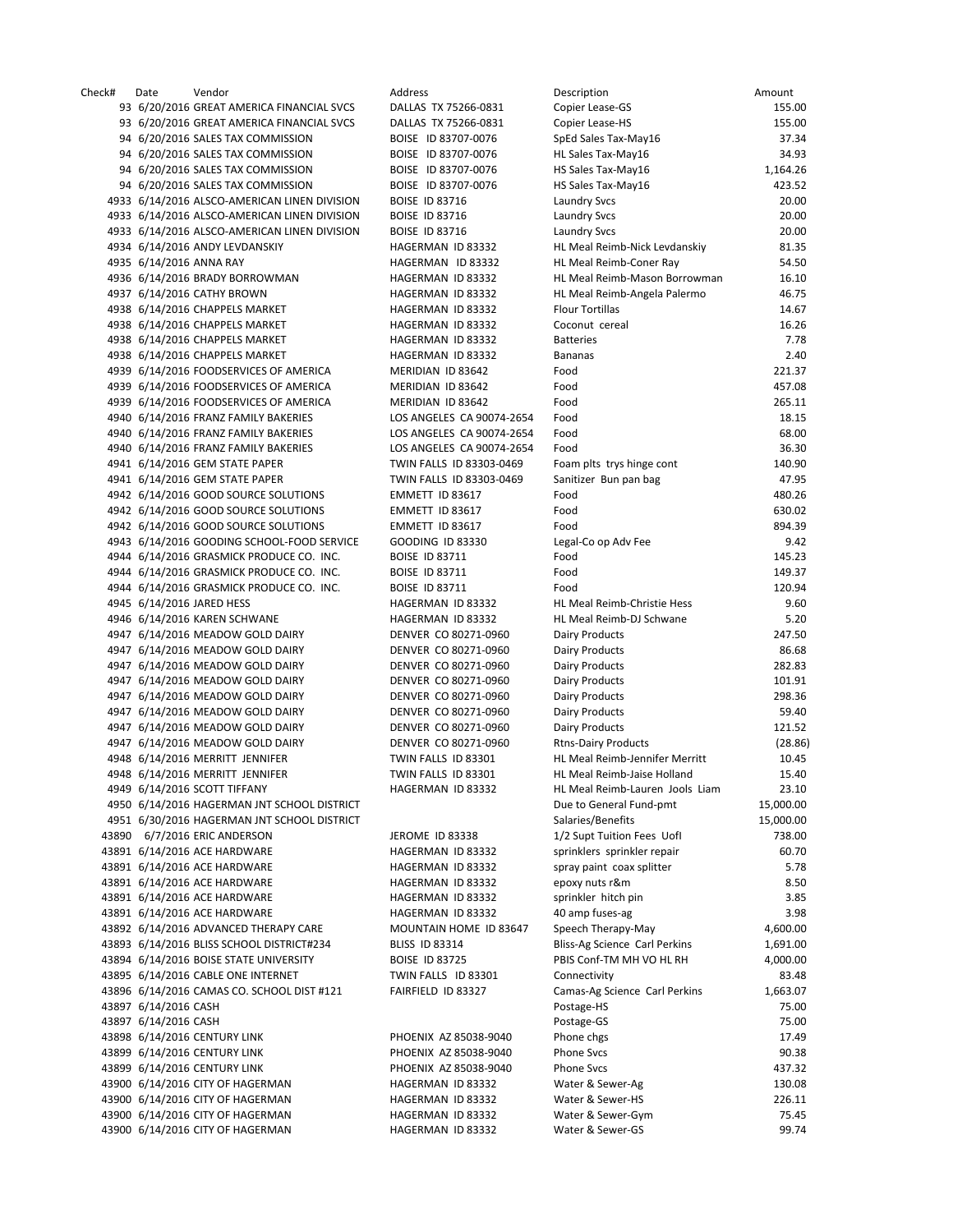| 43901 6/14/2016 COSTCO CREDIT CARD HB          | CAROL STREAM IL 60197-5859 | Forks/Spoons/Npkns/plates/cups       | 54.65    |
|------------------------------------------------|----------------------------|--------------------------------------|----------|
| 43901 6/14/2016 COSTCO CREDIT CARD HB          | CAROL STREAM IL 60197-5859 | <b>HS-Retirement Party food</b>      | 60.52    |
| 43901 6/14/2016 COSTCO CREDIT CARD HB          | CAROL STREAM IL 60197-5859 | Staff Apprec Cakes (2)               | 37.98    |
| 43901 6/14/2016 COSTCO CREDIT CARD HB          | CAROL STREAM IL 60197-5859 | HS/GS-Spiral Hams                    | 44.82    |
| 43902 6/14/2016 MATT COTTAM                    | HAGERMAN ID 83332          | Mlg-Boise/Micron (TST)               | 76.00    |
| 43903 6/14/2016 CREATIVE MATHEMATICS           | ARCATA CA 95521            | Conf Fee-Vicki Owsley                | 249.00   |
| 43903 6/14/2016 CREATIVE MATHEMATICS           | ARCATA CA 95521            | Conf Fee-Karrie Jayo                 | 249.00   |
| 43904 6/14/2016 DANIEL KNAPP                   | HAGERMAN ID 83332          | Fuel-6/7-Cascade (Moscow)            | 27.80    |
| 43904 6/14/2016 DANIEL KNAPP                   | HAGERMAN ID 83332          | Fuel-6/8-Moscow St Ag                | 18.63    |
| 43904 6/14/2016 DANIEL KNAPP                   | HAGERMAN ID 83332          | Fuel-6/9-Pullmann St Ag              | 38.99    |
| 43904 6/14/2016 DANIEL KNAPP                   | HAGERMAN ID 83332          | Fuel-6/11-Filer St Ag                | 18.66    |
| 43904 6/14/2016 DANIEL KNAPP                   | HAGERMAN ID 83332          | Fuel-6/12 Horseshoe Bend St Ag       | 27.77    |
| 43904 6/14/2016 DANIEL KNAPP                   | HAGERMAN ID 83332          | Alamo-Van Rntl-7d-St FFA/Mscw        | 332.27   |
| 43905 6/14/2016 DIETRICH SCHOOL DIST #314      | DIETRICH ID 83324          | Dietrich Ag Science-Carl Perkins     | 2,373.74 |
| 43906 6/14/2016 EDWARDS EDUCATION ESSENTIALS   | MISSOULA MT 59808          | VisualPhonic wkshp-H.Leija           | 47.00    |
| 43906 6/14/2016 EDWARDS EDUCATION ESSENTIALS   | MISSOULA MT 59808          | VisualPhonic wkshp-V.Owsley          | 47.00    |
| 43907 6/14/2016 FILER SCHOOL DISTRICT NO. 413  | <b>FILER ID 83328</b>      | Filer Ag Science-Carl Perkins        | 5,296.06 |
| 43907 6/14/2016 FILER SCHOOL DISTRICT NO. 413  | <b>FILER ID 83328</b>      | Filer Business Ed-Carl Perkins       | 438.17   |
| 43908 6/14/2016 FOODSERVICES OF AMERICA        | MERIDIAN ID 83642          | Fun Day: Frnks Chps FrtRls Brgr      | 393.88   |
| 43909 6/14/2016 FRANZ FAMILY BAKERIES          | LOS ANGELES CA 90074-2654  | Food-Fun Day                         | 52.90    |
| 43910 6/14/2016 GLENNS FERRY SCHOOL NO 192     | GLENNS FERRY ID 83623      | Glenns Ferry Business-Carl Perkins   | 2,052.83 |
| 43910 6/14/2016 GLENNS FERRY SCHOOL NO 192     | GLENNS FERRY ID 83623      | Glenns Ferry Ag Sci-Carl Perkins     | 110.14   |
| 43911 6/14/2016 GOOD SOURCE SOLUTIONS          | EMMETT ID 83617            | Food-Fun Day                         | 195.00   |
| 43912 6/14/2016 GOODING SCHOOL DISTRICT NO 231 | <b>GOODING ID 83330</b>    | Gooding Ag Sci-Carl Perkins          | 2,200.00 |
| 43912 6/14/2016 GOODING SCHOOL DISTRICT NO 231 | GOODING ID 83330           | Gooding FCS-Carl Perkins             | 4,189.78 |
| 43912 6/14/2016 GOODING SCHOOL DISTRICT NO 231 | GOODING ID 83330           | Gooding Cabinetry-Carl Perkins       | 1,964.63 |
| 43913 6/14/2016 GRASMICK PRODUCE CO. INC.      | <b>BOISE ID 83711</b>      | Food-Fun Day                         | 11.19    |
| 43913 6/14/2016 GRASMICK PRODUCE CO. INC.      | <b>BOISE ID 83711</b>      | Food-Fun Day                         | 27.00    |
| 43914 6/14/2016 HACH CO                        | CHICAGO IL 60693           | Water Test Kit                       | 389.17   |
| 43915 6/14/2016 HAGERMAN FOOD SERVICE          | HAGERMAN ID 83332          | Snacks-ISAT testing                  | 194.46   |
| 43916 6/14/2016 RAY HOFFMANN                   | HAGERMAN ID 83332          | Meals-PBIS Conf                      | 25.64    |
| 43917 6/14/2016 HAGERMAN JNT SCH DISTRIC 233   | HAGERMAN ID 83332          | ** VOID **                           |          |
| 43918 6/14/2016 HAGERMAN HIGH SCHOOL           | HAGERMAN ID 83332          | Reimb-St BPA hotel-Matt              | 223.74   |
| 43918 6/14/2016 HAGERMAN HIGH SCHOOL           | HAGERMAN ID 83332          | Reimb-St BPA hotel-Leslie            | 223.74   |
| 43918 6/14/2016 HAGERMAN HIGH SCHOOL           | HAGERMAN ID 83332          | Hotel-Leslie Less 1/2 Shoshone       | (111.87  |
| 43918 6/14/2016 HAGERMAN HIGH SCHOOL           | HAGERMAN ID 83332          | ST BPA Registration-Leslie/Matt      | 90.00    |
| 43918 6/14/2016 HAGERMAN HIGH SCHOOL           | HAGERMAN ID 83332          | Homeless-Lost Book Fee (MB)          | 11.00    |
| 43918 6/14/2016 HAGERMAN HIGH SCHOOL           | HAGERMAN ID 83332          | Homeless-Art Fee (MB)                | 15.00    |
| 43918 6/14/2016 HAGERMAN HIGH SCHOOL           | HAGERMAN ID 83332          | Reimb-Natl Fish Hatchry-Drone pics   | 250.00   |
| 43919 6/14/2016 IDAHO POWER COMPANY            | BOISE ID 83721-0030        | Power-Lights                         | 63.89    |
| 43919 6/14/2016 IDAHO POWER COMPANY            | BOISE ID 83721-0030        | Power-Gym                            | 277.31   |
| 43919 6/14/2016 IDAHO POWER COMPANY            | BOISE ID 83721-0030        | Power-Pumps                          | 101.50   |
| 43919 6/14/2016 IDAHO POWER COMPANY            | BOISE ID 83721-0030        | Power-HS                             | 1,340.52 |
| 43919 6/14/2016 IDAHO POWER COMPANY            | BOISE ID 83721-0030        | Power-Ag                             | 284.56   |
| 43919 6/14/2016 IDAHO POWER COMPANY            | BOISE ID 83721-0030        | Power-GS                             | 1,543.94 |
| 43920 6/14/2016 IT - INTEGRATED TECHNOLOGIES   | TWIN FALLS ID 83303-1843   | <b>GS Copier Maint</b>               | 309.08   |
| 43920 6/14/2016 IT - INTEGRATED TECHNOLOGIES   | TWIN FALLS ID 83303-1843   | Distr Copier Maint                   | 35.71    |
| 43921 6/14/2016 MARK KRESS                     | HAGERMAN ID 83332          | Reimb-Tony2 2T Auto-DrEd Detail      | 188.48   |
| 43921 6/14/2016 MARK KRESS                     | HAGERMAN ID 83332          | DrEd Car Lease-57d $@$ \$20          | 1,140.00 |
| 43921 6/14/2016 MARK KRESS                     | HAGERMAN ID 83332          | Mlg-Supt mtg TF                      | 30.40    |
| 43922 6/14/2016 LORA SILVER-LEWIS              | HAGERMAN ID 83332          | T1 Game Nite Supplies                | 19.00    |
| 43923 6/14/2016 MASON TROPHIES                 | TWIN FALLS ID 83303-0071   | Academic Letters & Pins              | 94.21    |
| 43924 6/14/2016 MEDICAID DIVISON OF            | BOISE ID 83720-0036        | Medicaid-Sch Match-May               | 7,760.07 |
| 43925 6/14/2016 PRO ACTIVE ADVANTAGE LLC       | HAGERMAN ID 83332          | <b>Behavior Svcs</b>                 | 1,751.50 |
| 43925 6/14/2016 PRO ACTIVE ADVANTAGE LLC       | HAGERMAN ID 83332          | <b>Behavior Svcs</b>                 | 1,736.00 |
| 43925 6/14/2016 PRO ACTIVE ADVANTAGE LLC       | HAGERMAN ID 83332          | <b>Behavior Svcs</b>                 | 1,410.50 |
| 43925 6/14/2016 PRO ACTIVE ADVANTAGE LLC       | HAGERMAN ID 83332          | <b>Behavior Svcs</b>                 | 1,844.50 |
| 43926 6/14/2016 PBS-PROGRESSIVE BEHAVIOR SYSTE | RUPERT ID 83350            | <b>Behavior Svcs</b>                 | 957.00   |
| 43926 6/14/2016 PBS-PROGRESSIVE BEHAVIOR SYSTE | RUPERT ID 83350            | <b>Behavior Svcs</b>                 | 1,468.50 |
| 43926 6/14/2016 PBS-PROGRESSIVE BEHAVIOR SYSTE | RUPERT ID 83350            | <b>Behavior Svcs</b>                 | 1,039.50 |
| 43926 6/14/2016 PBS-PROGRESSIVE BEHAVIOR SYSTE | RUPERT ID 83350            | <b>Behavior Svcs</b>                 | 1,839.75 |
| 43927 6/14/2016 RICHFIELD SCHOOL DIST No. 316  | RICHFIELD ID 83349         | Richfield Business Ed-Carl Perkins   | 699.00   |
| 43928 6/14/2016 SAFEGUARD BUSINESS SYSTEMS     | <b>BOISE ID 83707</b>      | <b>Business Check Envelopes-1500</b> | 183.63   |
| 43929 6/14/2016 SHOSHONE SCHOOL DIST #312      | SHOSHONE ID 83352          | Shoshone Business Ed-Carl Perkins    | 308.94   |
| 43929 6/14/2016 SHOSHONE SCHOOL DIST #312      | SHOSHONE ID 83352          | Shoshone Ag Science-Carl Perkins     | 275.77   |
| 43930 6/14/2016 SYRINGA NETWORKS LLC           | <b>BOISE ID 83713</b>      | <b>Internet Svcs</b>                 | 1,200.00 |
| 43931 6/14/2016 TIMES NEWS                     | CINCINNATI OH 45274-2548   | Legal-2016-17 Budget Publication     | 166.14   |
| 43932 6/14/2016 TREASURE VALLEY COFFEE INC     | <b>BOISE ID 83713</b>      | Water-modulars                       | 27.50    |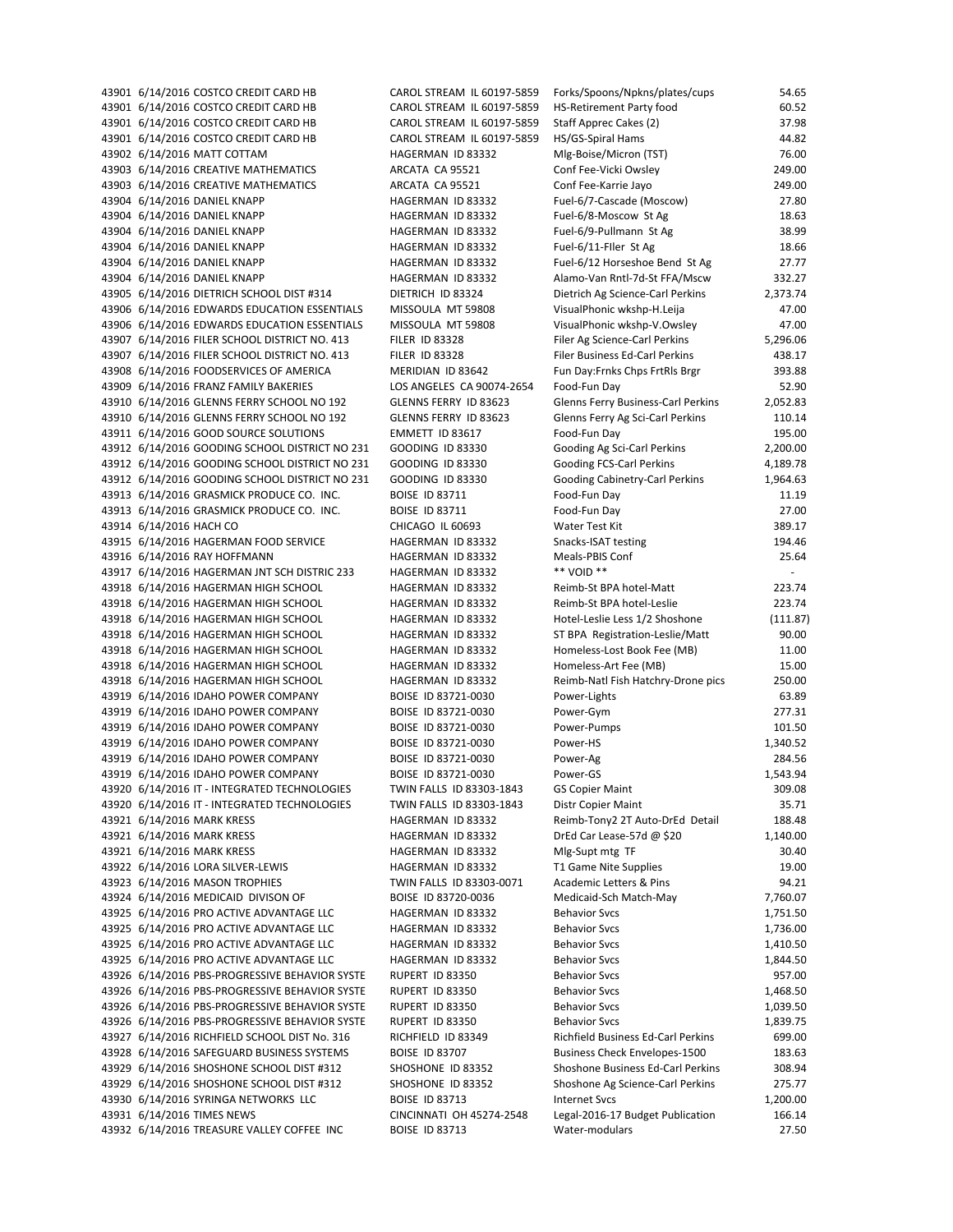| 43933 6/14/2016 US BANKCORP CARD SVCS INC                                  | FARGO ND 58125-6343                        | Ntl BPA rm Boston M.Cottam                               | 1,062.08         |
|----------------------------------------------------------------------------|--------------------------------------------|----------------------------------------------------------|------------------|
| 43933 6/14/2016 US BANKCORP CARD SVCS INC                                  | FARGO ND 58125-6343                        | amzn:Xerox Fuser Phasr6600                               | 163.92           |
| 43933 6/14/2016 US BANKCORP CARD SVCS INC                                  | FARGO ND 58125-6343                        | amzn:Graduation Gifts                                    | 51.99            |
| 43933 6/14/2016 US BANKCORP CARD SVCS INC                                  | FARGO ND 58125-6343                        | amzn:Graduation Gifts                                    | 657.61           |
| 43933 6/14/2016 US BANKCORP CARD SVCS INC                                  | FARGO ND 58125-6343                        | <b>Snake River Grill:secretaries</b>                     | 105.25           |
| 43933 6/14/2016 US BANKCORP CARD SVCS INC                                  | FARGO ND 58125-6343                        | amzn:Graduation Gifts                                    | 35.99            |
| 43933 6/14/2016 US BANKCORP CARD SVCS INC                                  | FARGO ND 58125-6343                        | Epic Trvl-Math Cnf Calif-V.Owsley                        | 310.70           |
| 43933 6/14/2016 US BANKCORP CARD SVCS INC                                  | FARGO ND 58125-6343                        | Epic Trvl-Math Cnf Calif-K. Jayo                         | 310.70           |
| 43933 6/14/2016 US BANKCORP CARD SVCS INC                                  | FARGO ND 58125-6343                        | Gift Card-J.Ravenscroft/Retirement                       | 100.00           |
| 43933 6/14/2016 US BANKCORP CARD SVCS INC                                  | FARGO ND 58125-6343                        | Super 8-State Track rms                                  | 504.00           |
| 43933 6/14/2016 US BANKCORP CARD SVCS INC                                  | FARGO ND 58125-6343                        | Ntl BPA rm Boston-B.Cottam                               | 265.52           |
| 43933 6/14/2016 US BANKCORP CARD SVCS INC                                  | FARGO ND 58125-6343                        | Ntl BPA rm Boston-B.Flammer                              | 265.52           |
| 43933 6/14/2016 US BANKCORP CARD SVCS INC                                  | FARGO ND 58125-6343                        | Ntl BPA rm Boston-C.Kress                                | 265.52           |
| 43933 6/14/2016 US BANKCORP CARD SVCS INC                                  | FARGO ND 58125-6343                        | Ntl BPA rm Boston-B.Chapman                              | 265.52           |
| 43933 6/14/2016 US BANKCORP CARD SVCS INC                                  | FARGO ND 58125-6343                        | BSASI: Key Fobs-gym                                      | 213.80           |
| 43934 6/14/2016 VERIZON WIRELESS                                           | BELLEVUE WA 98009                          | Cell Phone-D.Knapp                                       | 52.98            |
| 43934 6/14/2016 VERIZON WIRELESS                                           | BELLEVUE WA 98009                          | Cell Phone-M. Cottam                                     | 52.98            |
| 43934 6/14/2016 VERIZON WIRELESS                                           | BELLEVUE WA 98009                          | Cell Phone-A.Perkins                                     | 52.98            |
| 43934 6/14/2016 VERIZON WIRELESS                                           | BELLEVUE WA 98009                          | Cell Phone-S. Smith                                      | 52.98            |
| 43934 6/14/2016 VERIZON WIRELESS                                           | BELLEVUE WA 98009                          | Cell Phone-V. Arreaga                                    | 52.98            |
| 43934 6/14/2016 VERIZON WIRELESS                                           | BELLEVUE WA 98009                          | Cell Phone-E.Anderson                                    | 52.98            |
| 43934 6/14/2016 VERIZON WIRELESS                                           | BELLEVUE WA 98009                          | Cell Phone-C. Jackson                                    | 26.51            |
| 43934 6/14/2016 VERIZON WIRELESS                                           | BELLEVUE WA 98009                          | Cell Phone-M. Kress                                      | 52.98            |
| 43935 6/14/2016 WALMART COMMUNITY                                          | ATLANTA GA 30353-0934                      | Plant-K.Hoffmn-funeral/sisinlaw                          | 4.00             |
| 43935 6/14/2016 WALMART COMMUNITY                                          | ATLANTA GA 30353-0934                      | Plant-S.Regner-funeral/grma                              | 4.00             |
| 43935 6/14/2016 WALMART COMMUNITY                                          | ATLANTA GA 30353-0934                      | Plant-S.Taylor-funder/ma inlaw                           | 4.00             |
| 43936 6/14/2016 WWS-WESTERN WASTE SERVICES                                 | JEROME ID 83338                            | Rentals-Trash Containers-May                             | 256.06           |
| 43937 6/14/2016 ZIGGY EXPRESS HAGERMAN                                     | <b>BLISS ID 83314</b>                      | Fuel-mower                                               | 21.88            |
| 43938 6/14/2016 MARA HOWARD                                                | JEROME ID 83338                            | mlg-PBIS Jerome to Boise                                 | 92.72            |
| 43939 6/14/2016 TYLER MILLS                                                | IDAHO FALLS ID 83401                       | mlg-PBIS Boise                                           | 199.12           |
| 43939 6/14/2016 TYLER MILLS                                                | IDAHO FALLS ID 83401                       | mlg-Board Mtg Boise to Hagerman                          | 76.00            |
| 43965 6/20/2016 AMERICAN FIDELITY CO - HSA                                 |                                            | Am Fidelity - HSA Svg - 062016                           | 5.76             |
| 43965 6/20/2016 AMERICAN FIDELITY CO - HSA                                 |                                            | Am Fidelity - HSA Svg - 062016                           | 49.54            |
| 43965 6/20/2016 AMERICAN FIDELITY CO - HSA                                 |                                            | Am Fidelity - HSA Svg - 062016                           | 20.65            |
| 43965 6/20/2016 AMERICAN FIDELITY CO - HSA                                 |                                            | Am Fidelity - HSA Svg - 062016                           | 79.70            |
| 43965 6/20/2016 AMERICAN FIDELITY CO - HSA                                 |                                            | Am Fidelity - HSA Svg - 062016                           | 9.51             |
| 43965 6/20/2016 AMERICAN FIDELITY CO - HSA                                 |                                            | Am Fidelity - HSA Svg - 062016                           | 32.04            |
| 43965 6/20/2016 AMERICAN FIDELITY CO - HSA                                 |                                            | Am Fidelity - HSA Svg - 062016                           | 41.90            |
| 43966 6/20/2016 BLUE CROSS OF IDAHO                                        | BOISE ID 83707-0948                        | Blue Cross - HSA - 062016                                | 113.41           |
| 43966 6/20/2016 BLUE CROSS OF IDAHO                                        | BOISE ID 83707-0948                        | Blue Cross - HSA - 062016                                | 52.21            |
| 43966 6/20/2016 BLUE CROSS OF IDAHO                                        | BOISE ID 83707-0948                        | <b>Blue Cross - 062016</b>                               | 29.48            |
| 43966 6/20/2016 BLUE CROSS OF IDAHO                                        | BOISE ID 83707-0948                        | <b>Blue Cross - 062016</b>                               | 473.50           |
| 43966 6/20/2016 BLUE CROSS OF IDAHO                                        | BOISE ID 83707-0948                        | BLue Cross - HSA - 062016                                | 264.12           |
| 43966 6/20/2016 BLUE CROSS OF IDAHO                                        | BOISE ID 83707-0948<br>BOISE ID 83707-0948 | <b>Blue Cross - 062016</b>                               | 831.03           |
| 43966 6/20/2016 BLUE CROSS OF IDAHO                                        |                                            | Blue Cross - HSA - 062016                                | 475.25           |
| 43966 6/20/2016 BLUE CROSS OF IDAHO                                        | BOISE ID 83707-0948                        | <b>Blue Cross - 062016</b>                               | 4,858.63         |
| 43966 6/20/2016 BLUE CROSS OF IDAHO                                        | BOISE ID 83707-0948                        | <b>Blue Cross - 062016</b>                               | 900.08<br>257.61 |
| 43966 6/20/2016 BLUE CROSS OF IDAHO<br>43966 6/20/2016 BLUE CROSS OF IDAHO | BOISE ID 83707-0948<br>BOISE ID 83707-0948 | <b>Blue Cross - 062016</b><br><b>Blue Cross - 062016</b> |                  |
| 43966 6/20/2016 BLUE CROSS OF IDAHO                                        | BOISE ID 83707-0948                        | <b>Blue Cross - 062016</b>                               | 51.75<br>98.05   |
| 43966 6/20/2016 BLUE CROSS OF IDAHO                                        | BOISE ID 83707-0948                        | <b>Blue Cross - 062016</b>                               | 209.52           |
| 43966 6/20/2016 BLUE CROSS OF IDAHO                                        | BOISE ID 83707-0948                        | <b>Blue Cross - 062016</b>                               | 1,034.90         |
| 43966 6/20/2016 BLUE CROSS OF IDAHO                                        | BOISE ID 83707-0948                        | <b>Blue Cross - 062016</b>                               | 130.71           |
| 43966 6/20/2016 BLUE CROSS OF IDAHO                                        | BOISE ID 83707-0948                        | <b>Blue Cross - 062016</b>                               | 17.15            |
| 43966 6/20/2016 BLUE CROSS OF IDAHO                                        | BOISE ID 83707-0948                        | <b>Blue Cross - 062016</b>                               | 462.09           |
| 43966 6/20/2016 BLUE CROSS OF IDAHO                                        | BOISE ID 83707-0948                        | <b>Blue Cross - 062016</b>                               | 1,034.90         |
| 43966 6/20/2016 BLUE CROSS OF IDAHO                                        | BOISE ID 83707-0948                        | Blue Cross - HSA - 062016                                | 3,597.11         |
| 43966 6/20/2016 BLUE CROSS OF IDAHO                                        | BOISE ID 83707-0948                        | <b>Blue Cross - 062016</b>                               | 311.82           |
| 43966 6/20/2016 BLUE CROSS OF IDAHO                                        | BOISE ID 83707-0948                        | <b>Blue Cross - 062016</b>                               | 573.28           |
| 43967 6/20/2016 HJSD - IRS                                                 |                                            | IRS-Fica - 062016                                        | 342.67           |
| 43967 6/20/2016 HJSD - IRS                                                 |                                            | IRS-Fica - 062016                                        | 56.18            |
| 43967 6/20/2016 HJSD - IRS                                                 |                                            | IRS-Fica - 062016                                        | 5.76             |
| 43967 6/20/2016 HJSD - IRS                                                 |                                            | IRS-Fica - 062016                                        | 110.73           |
| 43967 6/20/2016 HJSD - IRS                                                 |                                            | IRS-Fica - 062016                                        | 41.04            |
| 43967 6/20/2016 HJSD - IRS                                                 |                                            | IRS-Fica - 062016                                        | 13.78            |
| 43967 6/20/2016 HJSD - IRS                                                 |                                            | IRS-Fica - 062016                                        | 16.57            |
| 43967 6/20/2016 HJSD - IRS                                                 |                                            | IRS-Medicare - 062016                                    | 50.97            |
| 43967 6/20/2016 HJSD - IRS                                                 |                                            | IRS-Fica - 062016                                        | 3.256.83         |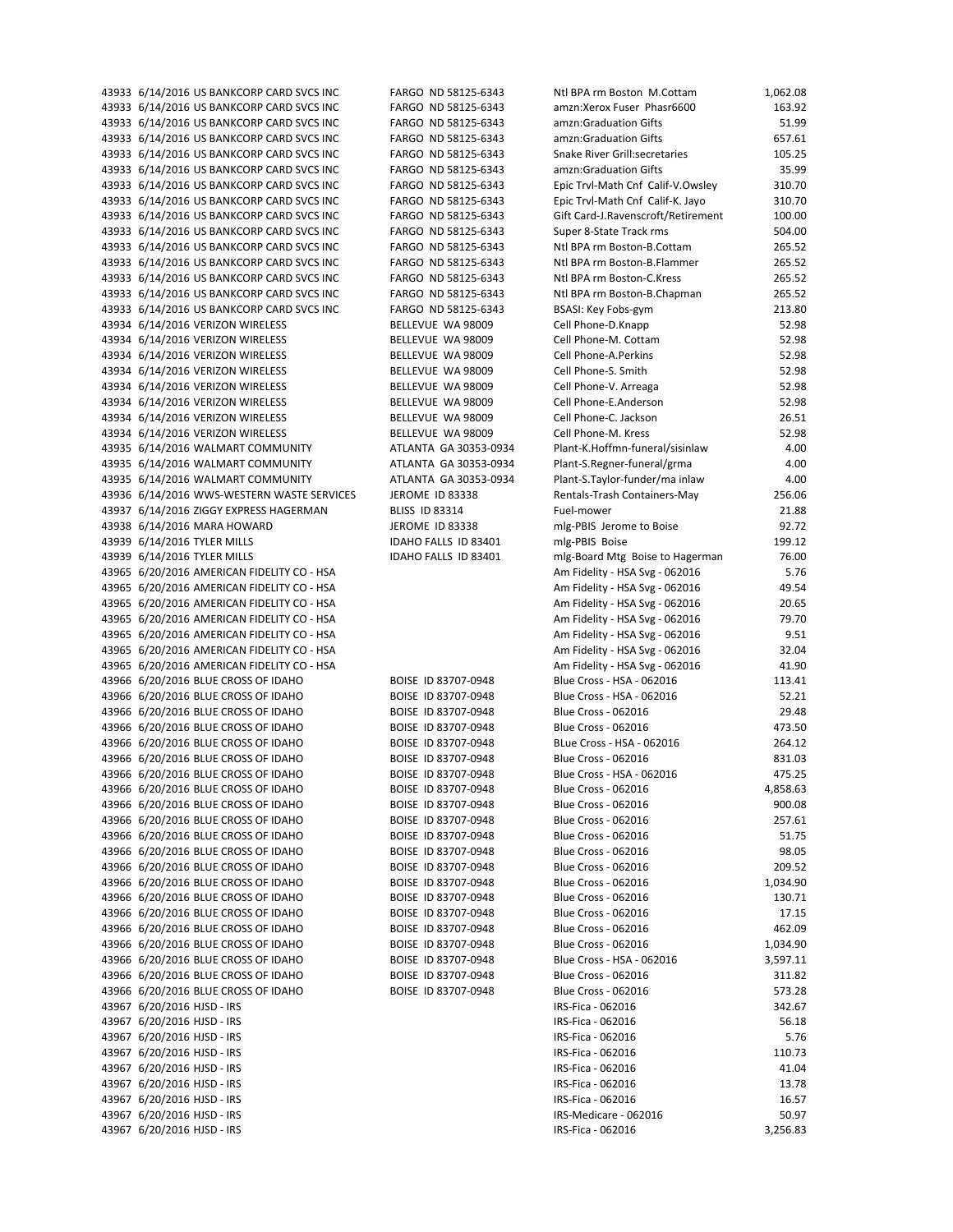| 43967 6/20/2016 HJSD - IRS   | IRS-Fi       |
|------------------------------|--------------|
| 43967 6/20/2016 HJSD - IRS   | IRS-Fi       |
| 43967 6/20/2016 HJSD - IRS   | IRS-Fi       |
| 43967 6/20/2016 HJSD - IRS   | IRS-Fi       |
| 43967 6/20/2016 HJSD - IRS   | IRS-M        |
|                              |              |
| 43967 6/20/2016 HJSD - IRS   | IRS-Fi       |
| 43967 6/20/2016 HJSD - IRS   | IRS-Fi       |
| 43967 6/20/2016 HJSD - IRS   | IRS-Fi       |
| 43967 6/20/2016 HJSD - IRS   | IRS-Fi       |
| 43967 6/20/2016 HJSD - IRS   | IRS-Fi       |
| 43967 6/20/2016 HJSD - IRS   | IRS-Fi       |
| 43967 6/20/2016 HJSD - IRS   | IRS-Fi       |
|                              |              |
| 43967 6/20/2016 HJSD - IRS   | IRS-Fi       |
| 43967 6/20/2016 HJSD - IRS   | IRS-Fi       |
| 43967 6/20/2016 HJSD - IRS   | IRS-Fi       |
| 43967 6/20/2016 HJSD - IRS   | IRS-Fi       |
| 43967 6/20/2016 HJSD - IRS   | IRS-Fi       |
| 43967 6/20/2016 HJSD - IRS   | IRS-M        |
| 43968 6/20/2016 HJSD - PERSI | PERSI        |
| 43968 6/20/2016 HJSD - PERSI | PERSI        |
| 43968 6/20/2016 HJSD - PERSI | PERSI        |
|                              |              |
| 43968 6/20/2016 HJSD - PERSI | PERSI        |
| 43968 6/20/2016 HJSD - PERSI | PERSI        |
| 43968 6/20/2016 HJSD - PERSI | PERSI        |
| 43968 6/20/2016 HJSD - PERSI | PERSI        |
| 43968 6/20/2016 HJSD - PERSI | PERSI        |
| 43968 6/20/2016 HJSD - PERSI | PERSI        |
| 43968 6/20/2016 HJSD - PERSI | PERSI        |
| 43968 6/20/2016 HJSD - PERSI | PERSI        |
| 43968 6/20/2016 HJSD - PERSI | PERSI        |
|                              |              |
| 43968 6/20/2016 HJSD - PERSI | PERSI        |
| 43968 6/20/2016 HJSD - PERSI | PERSI        |
| 43968 6/20/2016 HJSD - PERSI | PERSI        |
| 43968 6/20/2016 HJSD - PERSI | PERSI        |
| 43968 6/20/2016 HJSD - PERSI | PERSI        |
| 43968 6/20/2016 HJSD - PERSI | PERSI        |
| 43968 6/20/2016 HJSD - PERSI | PERSI        |
| 43968 6/20/2016 HJSD - PERSI | PERSI        |
|                              |              |
| 43968 6/20/2016 HJSD - PERSI | PERSI        |
| 43968 6/20/2016 HJSD - PERSI | PERSI        |
| 43968 6/20/2016 HJSD - PERSI | PERSI        |
| 43968 6/20/2016 HJSD - PERSI | PERSI        |
| 43968 6/20/2016 HJSD - PERSI | PERSI        |
| 43968 6/20/2016 HJSD - PERSI | PERSI        |
| 43968 6/20/2016 HJSD - PERSI | PERSI        |
| 43968 6/20/2016 HJSD - PERSI | PERSI        |
|                              |              |
| 43968 6/20/2016 HJSD - PERSI | PERSI        |
| 43968 6/20/2016 HJSD - PERSI | PERSI        |
| 43968 6/20/2016 HJSD - PERSI | PERSI        |
| 43968 6/20/2016 HJSD - PERSI | PERSI        |
| 43968 6/20/2016 HJSD - PERSI | PERSI        |
| 43968 6/20/2016 HJSD - PERSI | PERSI        |
| 43968 6/20/2016 HJSD - PERSI | PERSI        |
| 43968 6/20/2016 HJSD - PERSI | PERSI        |
|                              |              |
| 43968 6/20/2016 HJSD - PERSI | PERSI        |
| 43968 6/20/2016 HJSD - PERSI | PERSI        |
| 43968 6/20/2016 HJSD - PERSI | PERSI        |
| 43968 6/20/2016 HJSD - PERSI | PERSI        |
| 43968 6/20/2016 HJSD - PERSI | PERSI        |
| 43968 6/20/2016 HJSD - PERSI | PERSI        |
| 43968 6/20/2016 HJSD - PERSI | PERSI        |
| 43968 6/20/2016 HJSD - PERSI | PERSI        |
| 43968 6/20/2016 HJSD - PERSI | PERSI        |
|                              |              |
| 43968 6/20/2016 HJSD - PERSI | PERSI        |
| 43968 6/20/2016 HJSD - PERSI | PERSI        |
| 43968 6/20/2016 HJSD - PERSI | PERSI        |
| 43968 6/20/2016 HJSD - PERSI | <b>PERSI</b> |
| 43968 6/20/2016 HJSD - PERSI | PERSI        |

| IRS-Fica - 062016         | 410.46   |
|---------------------------|----------|
| IRS-Fica - 062016         | 680.95   |
| IRS-Fica - 062016         | 470.64   |
| IRS-Fica - 062016         | 264.26   |
| IRS-Medicare - 062016     | 68.22    |
|                           |          |
| IRS-Fica - 062016         | 467.85   |
| IRS-Fica - 062016         | 50.89    |
| IRS-Fica - 062016         | 24.47    |
| IRS-Fica - 062016         | 84.60    |
| IRS-Fica - 062016         | 196.64   |
| IRS-Fica - 062016         | 2,496.09 |
| IRS-Fica - 062016         | 306.77   |
| IRS-Fica - 062016         | 206.13   |
| IRS-Fica - 062016         | 20.41    |
| IRS-Fica - 062016         | 33.27    |
| IRS-Fica - 062016         | 250.58   |
| IRS-Fica - 062016         | 86.81    |
| IRS-Medicare - 062016     | 36.38    |
| PERSI-Sick Leave - 062016 | 8.52     |
| PERSI-Retirement - 062016 | 78.52    |
| PERSI-Sick Leave - 062016 | 8.05     |
| PERSI-Retirement - 062016 | 83.13    |
| PERSI-Retirement - 062016 | 604.40   |
| PERSI-Sick Leave - 062016 | 61.94    |
| PERSI-Retirement - 062016 | 449.63   |
|                           |          |
| PERSI-Sick Leave - 062016 | 46.08    |
| PERSI-Retirement - 062016 | 105.11   |
| PERSI-Sick Leave - 062016 | 10.77    |
| PERSI-Sick Leave - 062016 | 17.48    |
| PERSI-Sick Leave - 062016 | 71.08    |
| PERSI-Retirement - 062016 | 4,021.32 |
| PERSI-Retirement - 062016 | 4,950.47 |
| PERSI-Retirement - 062016 | 328.36   |
| PERSI-Retirement - 062016 | 143.74   |
| PERSI-Retirement - 062016 | 519.71   |
| PERSI-Retirement - 062016 | 94.23    |
| PERSI-Sick Leave - 062016 | 9.66     |
| PERSI-Retirement - 062016 | 296.17   |
| PERSI-Sick Leave - 062016 | 51.92    |
| PERSI-Sick Leave - 062016 | 14.50    |
| PERSI-Sick Leave - 062016 | 30.35    |
| PERSI-Retirement - 062016 | 41.18    |
| PERSI-Sick Leave - 062016 | 4.22     |
| PERSI-Retirement - 062016 | 170.57   |
| PERSI-Retirement - 062016 | 54.98    |
| PERSI-Sick Leave - 062016 | 412.07   |
| PERSI-Sick Leave - 062016 | 461.91   |
| PERSI-Sick Leave - 062016 | 53.27    |
| PERSI-Retirement - 062016 | 61.68    |
| PERSI-Retirement - 062016 | 693.67   |
|                           |          |
| PERSI-Retirement - 062016 | 1,171.23 |
| PERSI-Retirement - 062016 | 506.63   |
| PERSI-Retirement - 062016 | 310.75   |
| PERSI-Retirement - 062016 | 30.53    |
| PERSI-Retirement - 062016 | 50.35    |
| PERSI-Sick Leave - 062016 | 86.63    |
| PERSI-Sick Leave - 062016 | 31.85    |
| PERSI-Sick Leave - 062016 | 3.13     |
| PERSI-Sick Leave - 062016 | 5.16     |
| PERSI-Sick Leave - 062016 | 33.65    |
| PERSI-Sick Leave - 062016 | 5.64     |
| PERSI-Sick Leave - 062016 | 120.01   |
| PERSI-Retirement - 062016 | 25.53    |
| PERSI-Retirement - 062016 | 25.53    |
| PERSI-Sick Leave - 062016 | 6.32     |
| PERSI-Sick Leave - 062016 | 2.62     |
| PERSI-Sick Leave - 062016 | 2.62     |
| PERSI-Sick Leave - 062016 | 0.91     |
|                           |          |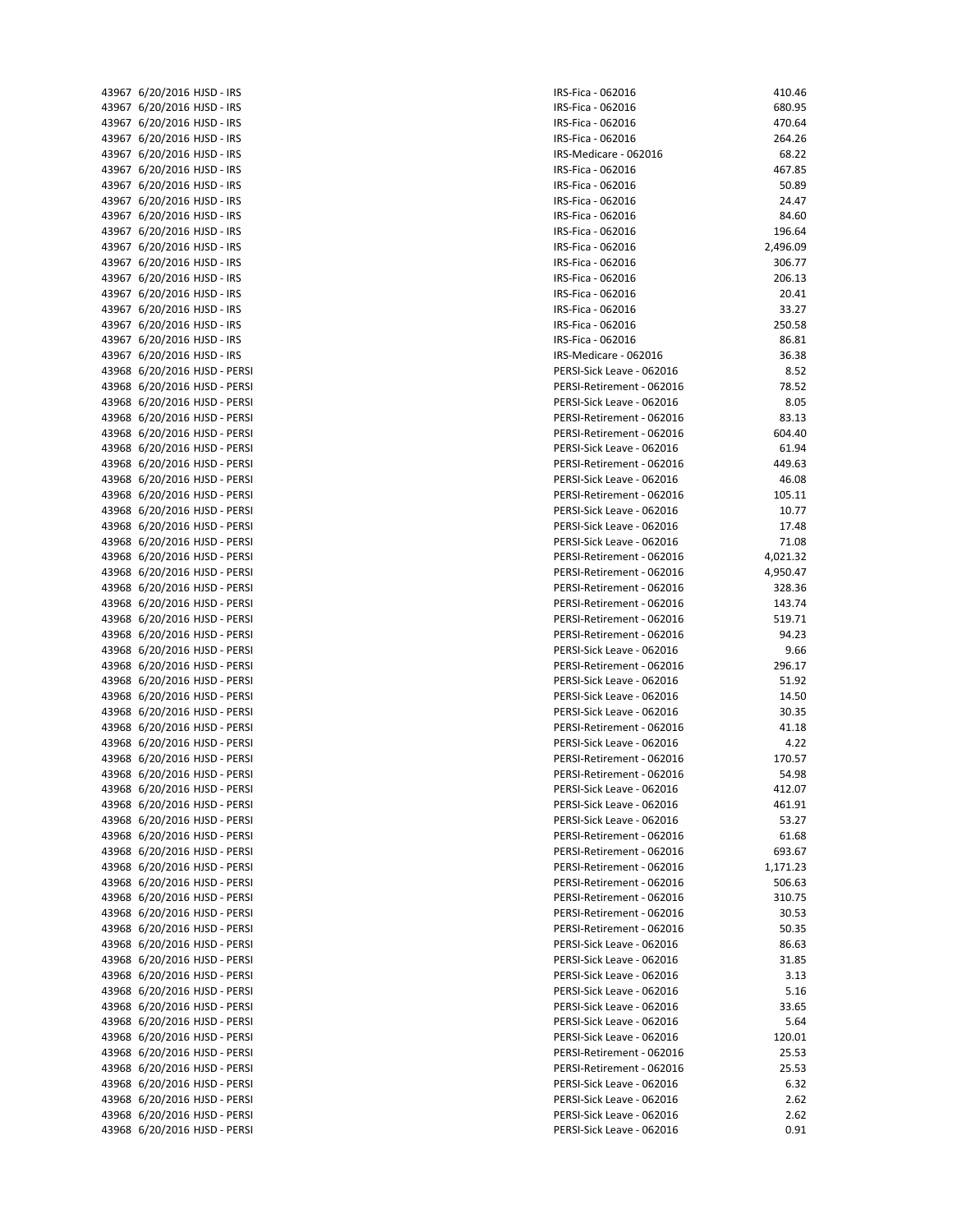| drct-dpst              | 6/20/2016 ARRIAGA LYNN                                                           |                                                  | 4316.41 HAGERMAN<br>2766.66 HAGERMAN             | ID<br>ID         | 83332          |
|------------------------|----------------------------------------------------------------------------------|--------------------------------------------------|--------------------------------------------------|------------------|----------------|
| drct-dpst<br>drct-dpst | 6/20/2016 ANDERSON ERIC C<br>6/20/2016 ARREAGA VICTOR                            |                                                  | 6696.74 HAGERMAN                                 | ID               | 83338<br>83338 |
| Check#                 | Date<br>Name                                                                     | GrossPay                                         | City                                             | State            | Zip            |
|                        | 43975 6/28/2016 PAPA KELSEYS                                                     | WENDELL ID 83355                                 | Jrs SAT day-repl Lost chk43850                   | 93.74            |                |
|                        | 43974 6/23/2016 STANDARD INSURANCE CO.                                           | PORTLAND OR 97228-6367                           | Standard Life - 062016                           | 45.33            |                |
|                        | 43974 6/23/2016 STANDARD INSURANCE CO.                                           | PORTLAND OR 97228-6367                           | Standard Life - 062016                           | 2.41             |                |
|                        | 43974 6/23/2016 STANDARD INSURANCE CO.                                           | PORTLAND OR 97228-6367                           | Standard Life - 062016                           | 2.00             |                |
|                        | 43974 6/23/2016 STANDARD INSURANCE CO.                                           | PORTLAND OR 97228-6367                           | Standard Life - 062016                           | 3.66             |                |
|                        | 43974 6/23/2016 STANDARD INSURANCE CO.                                           | PORTLAND OR 97228-6367                           | Standard Life - 062016<br>Standard Life - 062016 | 0.40<br>3.57     |                |
|                        | 43974 6/23/2016 STANDARD INSURANCE CO.<br>43974 6/23/2016 STANDARD INSURANCE CO. | PORTLAND OR 97228-6367<br>PORTLAND OR 97228-6367 | Standard Life - 062016                           | 4.10             |                |
|                        | 43974 6/23/2016 STANDARD INSURANCE CO.                                           | PORTLAND OR 97228-6367                           | Standard Life - 062016                           | 2.45             |                |
|                        | 43974 6/23/2016 STANDARD INSURANCE CO.                                           | PORTLAND OR 97228-6367                           | Standard Life - 062016                           | 1.04             |                |
|                        | 43974 6/23/2016 STANDARD INSURANCE CO.                                           | PORTLAND OR 97228-6367                           | Standard Life - 062016                           | 0.23             |                |
|                        | 43974 6/23/2016 STANDARD INSURANCE CO.                                           | PORTLAND OR 97228-6367                           | Corr-S.Hansen                                    | (8.00)           |                |
|                        | 43974 6/23/2016 STANDARD INSURANCE CO.                                           | PORTLAND OR 97228-6367                           | Standard Life - 062016                           | 1.01             |                |
|                        | 43974 6/23/2016 STANDARD INSURANCE CO.                                           | PORTLAND OR 97228-6367                           | Standard Life - 062016                           | 43.87            |                |
|                        | 43974 6/23/2016 STANDARD INSURANCE CO.                                           | PORTLAND OR 97228-6367                           | Standard Life - 062016                           | 14.42            |                |
|                        | 43974 6/23/2016 STANDARD INSURANCE CO.                                           | PORTLAND OR 97228-6367<br>PORTLAND OR 97228-6367 | Standard Life - 062016<br>Standard Life - 062016 | 0.93<br>0.48     |                |
|                        | 43974 6/23/2016 STANDARD INSURANCE CO.<br>43974 6/23/2016 STANDARD INSURANCE CO. | PORTLAND OR 97228-6367                           | Standard Life - 062016                           | 4.81             |                |
|                        | 43974 6/23/2016 STANDARD INSURANCE CO.                                           | PORTLAND OR 97228-6367                           | Standard Life - 062016                           | 0.24             |                |
|                        | 43974 6/23/2016 STANDARD INSURANCE CO.                                           | PORTLAND OR 97228-6367                           | Standard Life - 062016                           | 0.61             |                |
|                        | 43974 6/23/2016 STANDARD INSURANCE CO.                                           | PORTLAND OR 97228-6367                           | Standard Life - 062016                           | 4.43             |                |
|                        | 43974 6/23/2016 STANDARD INSURANCE CO.                                           | PORTLAND OR 97228-6367                           | Standard Life - 062016                           | 13.57            |                |
|                        | 43974 6/23/2016 STANDARD INSURANCE CO.                                           | PORTLAND OR 97228-6367                           | Standard Life - 062016                           | 8.00             |                |
|                        | 43974 6/23/2016 STANDARD INSURANCE CO.                                           | PORTLAND OR 97228-6367                           | Standard Life - 062016                           | 1.62             |                |
|                        | 43974 6/23/2016 STANDARD INSURANCE CO.                                           | PORTLAND OR 97228-6367                           | Standard Life - 062016                           | 9.70             |                |
|                        | 43974 6/23/2016 STANDARD INSURANCE CO.                                           | PORTLAND OR 97228-6367                           | Standard Life - 062016                           | 0.76             |                |
|                        | 43973 6/21/2016 HAGERMAN HIGH SCHOOL                                             | HAGERMAN ID 83332                                | Natl BPA-Meals/Matt (w/receipts)                 | 74.03            |                |
|                        | 43973 6/21/2016 HAGERMAN HIGH SCHOOL<br>43973 6/21/2016 HAGERMAN HIGH SCHOOL     | HAGERMAN ID 83332<br>HAGERMAN ID 83332           | Less Sales Tax-St BPA Hotel<br>Natl BPA-Tours    | (17.82)<br>29.00 |                |
|                        | 43973 6/21/2016 HAGERMAN HIGH SCHOOL                                             | HAGERMAN ID 83332                                | Natl BPA-Tour Book                               | 9.00             |                |
|                        | 43973 6/21/2016 HAGERMAN HIGH SCHOOL                                             | HAGERMAN ID 83332                                | Natl BPa-Shuttle costs                           | 95.00            |                |
|                        | 43973 6/21/2016 HAGERMAN HIGH SCHOOL                                             | HAGERMAN ID 83332                                | Natl BPA-Boise airport parking fee               | 54.00            |                |
|                        | 43971 6/16/2016 LYNN ARRIAGA                                                     | HAGERMAN ID 83332                                | Kool96.5 Tchr of Yr Award-LifeSkil               | 500.00           |                |
|                        | 43970 6/16/2016 HAGERMAN JNT SCH DISTRIC 233                                     | HAGERMAN ID 83332                                | Hagerman IT-Adj-paid 2x                          | (1, 246.08)      |                |
|                        | 43970 6/16/2016 HAGERMAN JNT SCH DISTRIC 233                                     | HAGERMAN ID 83332                                | Hagerman IT-YrEnd Balance                        | 1,269.12         |                |
|                        | 43969 6/20/2016 STANDARD INSURANCE CO.                                           | PORTLAND OR 97228-6367                           | Standard-Life - 062016                           | 8.00             |                |
|                        | 43969 6/20/2016 STANDARD INSURANCE CO.                                           | PORTLAND OR 97228-6367                           | Standard-Life - 062016                           | 45.33            |                |
|                        | 43969 6/20/2016 STANDARD INSURANCE CO.                                           | PORTLAND OR 97228-6367                           | Standard-Life - 062016                           | 1.62             |                |
|                        | 43969 6/20/2016 STANDARD INSURANCE CO.                                           | PORTLAND OR 97228-6367                           | Standard-Life - 062016                           | 9.70             |                |
|                        | 43969 6/20/2016 STANDARD INSURANCE CO.                                           | PORTLAND OR 97228-6367                           | Standard-Life - 062016                           | 1.01             |                |
|                        | 43969 6/20/2016 STANDARD INSURANCE CO.<br>43969 6/20/2016 STANDARD INSURANCE CO. | PORTLAND OR 97228-6367<br>PORTLAND OR 97228-6367 | Standard-Life - 062016<br>Standard-Life - 062016 | 2.41<br>4.43     |                |
|                        | 43969 6/20/2016 STANDARD INSURANCE CO.                                           | PORTLAND OR 97228-6367                           | Standard-Life - 062016                           | 0.93             |                |
|                        | 43969 6/20/2016 STANDARD INSURANCE CO.                                           | PORTLAND OR 97228-6367                           | Standard-Life - 062016                           | 4.81             |                |
|                        | 43969 6/20/2016 STANDARD INSURANCE CO.                                           | PORTLAND OR 97228-6367                           | Standard-Life - 062016                           | 3.66             |                |
|                        | 43969 6/20/2016 STANDARD INSURANCE CO.                                           | PORTLAND OR 97228-6367                           | Standard-Life - 062016                           | 1.04             |                |
|                        | 43969 6/20/2016 STANDARD INSURANCE CO.                                           | PORTLAND OR 97228-6367                           | Standard-Life - 062016                           | 0.23             |                |
|                        | 43969 6/20/2016 STANDARD INSURANCE CO.                                           | PORTLAND OR 97228-6367                           | Standard-Life - 062016                           | 13.57            |                |
|                        | 43969 6/20/2016 STANDARD INSURANCE CO.                                           | PORTLAND OR 97228-6367                           | Standard-Life - 062016                           | 2.00             |                |
|                        | 43969 6/20/2016 STANDARD INSURANCE CO.                                           | PORTLAND OR 97228-6367                           | Standard-Life - 062016                           | 4.10             |                |
|                        | 43969 6/20/2016 STANDARD INSURANCE CO.                                           | PORTLAND OR 97228-6367                           | Standard-Life - 062016                           | 43.87            |                |
|                        | 43969 6/20/2016 STANDARD INSURANCE CO.                                           | PORTLAND OR 97228-6367                           | Standard-Life - 062016                           | 14.42            |                |
|                        | 43969 6/20/2016 STANDARD INSURANCE CO.<br>43969 6/20/2016 STANDARD INSURANCE CO. | PORTLAND OR 97228-6367                           | Standard-Life - 062016                           | 0.24             |                |
|                        | 43969 6/20/2016 STANDARD INSURANCE CO.                                           | PORTLAND OR 97228-6367<br>PORTLAND OR 97228-6367 | Standard-Life - 062016<br>Standard-Life - 062016 | 3.57<br>0.40     |                |
|                        | 43969 6/20/2016 STANDARD INSURANCE CO.                                           | PORTLAND OR 97228-6367                           | Standard-Life - 062016                           | 0.76             |                |
|                        | 43969 6/20/2016 STANDARD INSURANCE CO.                                           | PORTLAND OR 97228-6367                           | Standard-Life - 062016                           | 2.45             |                |
|                        | 43969 6/20/2016 STANDARD INSURANCE CO.                                           | PORTLAND OR 97228-6367                           | Standard Life - 062016                           | 0.61             |                |
|                        | 43969 6/20/2016 STANDARD INSURANCE CO.                                           | PORTLAND OR 97228-6367                           | Standard-Life - 062016                           | 0.48             |                |
|                        | 43968 6/20/2016 HJSD - PERSI                                                     |                                                  | PERSI-Sick Leave - 062016                        | 14.73            |                |
|                        | 43968 6/20/2016 HJSD - PERSI                                                     |                                                  | PERSI-Retirement - 062016                        | 141.50           |                |
|                        | 43968 6/20/2016 HJSD - PERSI                                                     |                                                  | PERSI-Retirement - 062016                        | 8.90             |                |
|                        | 43968 6/20/2016 HJSD - PERSI                                                     |                                                  | PERSI-Retirement - 062016                        | 845.40           |                |